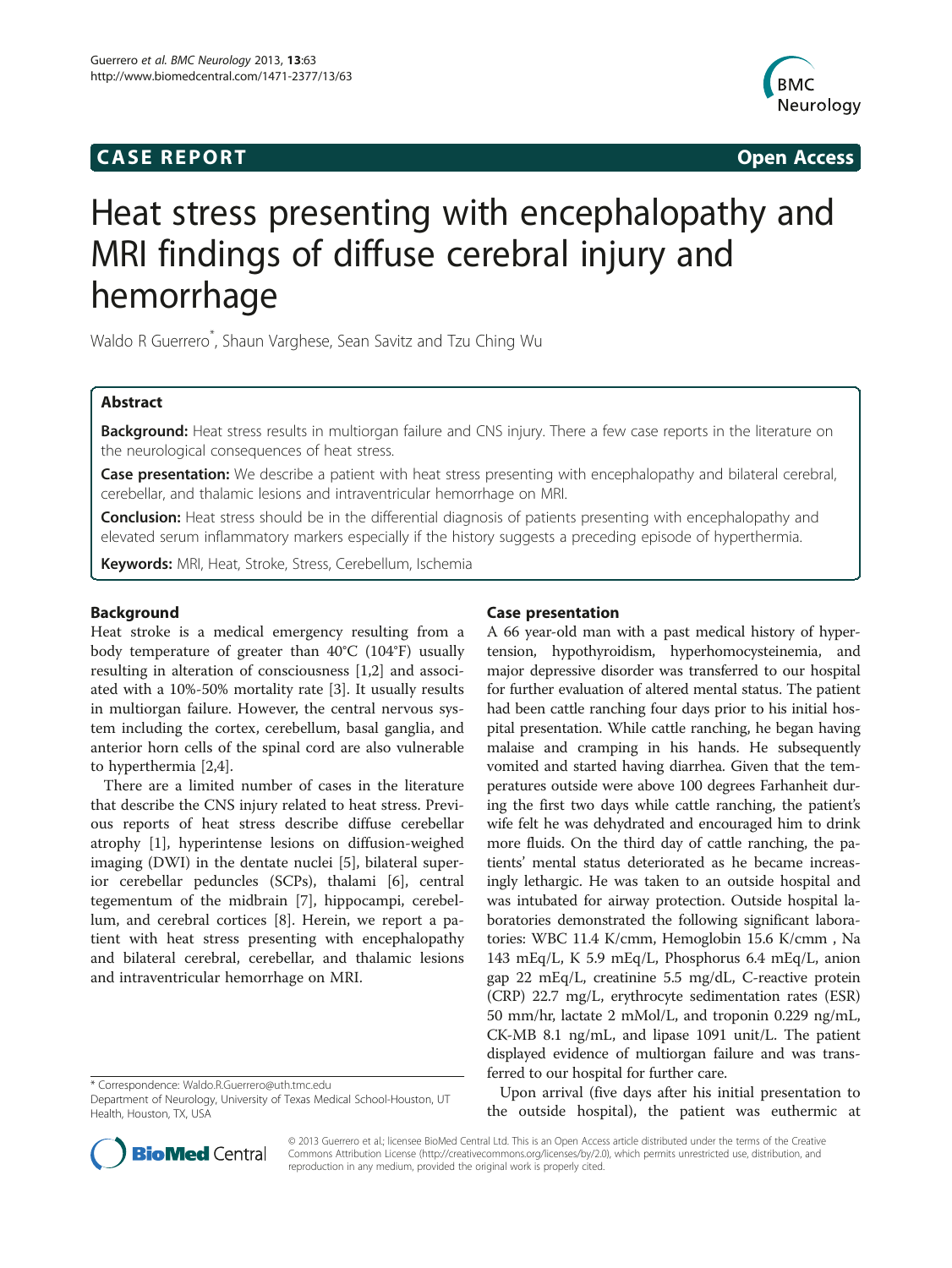97.8 F. His heart rate was 86, blood pressure 162/82, and respiratory rate 18. His neurological examination was significant for lethargy, dysarthria, impaired vertical eye movements, diffuse weakness in all limbs (4 out of 5 power in the extensors of the arms and flexors of the legs), bilateral ataxia on finger to nose, and bilateral extensor plantar responses. General physical examination was normal other than bilateral scattered crackles on lung auscultation. There were no stigmata of infectious endocarditis.

Laboratory findings upon transfer were remarkable for an elevated C-reactive protein of >190 mg/L, ESR of 111 mm/hr, ALT 91 U/L, AST 51 U/L, and a macrocytic anemia with a hemoglobin and hematocrit of 13.2/ 38.2 K/cmm. WBC, platelets, PTT/PT/INR, vitamin B12, folate, homocysteine, cardiac enzymes including CK, thyroid studies, creatinine, and blood cultures were normal. Abdominal ultrasound showed evidence of hepatic steatosis and transthoracic echocardiogram showed normal ejection fraction with left ventricular hypertrophy and diastolic dysfunction but no evidence of vegetations or wall motion abnormalities.

Diffusion weighted magnetic resonance imaging showed multiple punctate foci of restricted diffusion involving the frontoparietal cerebral cortex and cerebellum bilaterally as well as two larger foci in the dorsomedial and ventrolateral thalami bilaterally (Figure 1). These abnormal lesions showed decreased ADC and heterogeneous postcontrast enhancement (Figure [2](#page-2-0)). Magnetic resonance angiography of the head and neck vasculature showed normal flow-related signal within the intra and extracranial vessels. There was trace layering of intraventricular hemorrhage within the bilateral occipital horns on the GRE sequence.

After nine days of hospitalization, the patient started to awaken and became more alert. During hospitalization he was started on Amantadine and was eventually discharged to an acute rehabilitation facility. After two weeks of inpatient therapy, the patient had persistent cognitive deficits including poor short term memory.

### **Discussion**

When the core body temperature rises above 40°C, thermoregulation fails and multiorgan failure ensues. With the worsening of global warming, heat stroke or stress as a cause of morbidity will increase [[9,10\]](#page-3-0). The pathophysiology behind heat stress is similar in nature to sepsis. During heat stress, blood is shunted from the splanchnic vasculature and is redirected to the periphery in order to dissipate heat. Cytokines are increased [\[9](#page-3-0)] and heat shock protein synthesis [\[9](#page-3-0),[11](#page-3-0)] is also increased in an acute-phase response. In addition, the body becomes increasingly deprived of volume and salt eventually leading to splanchnic ischemia and increased bowel permeability ultimately resulting in endotoxin release into the blood stream. This endotoxin release leads to a heightened inflammatory acute-phase response and sepsis-like picture [\[9](#page-3-0)].

Similar to our patient, previous heat stress case reports have shown that the most common initial presenting symptom is impaired consciousness [\[8,12,13\]](#page-3-0). In addition, patients have presented with multiorgan failure and systemic findings of intestinal dysfunction, rhabdomyolysis, elevated liver function tests and acute renal insufficiency [[12,13](#page-3-0)]. This multiorgan failure is thought to result from the body's effort to avoid a functional hypovolemia. A compensatory vasoconstriction of the

Splanchnic and renal vasculature occurs causing the symptoms of nausea, vomiting, and diarrhea. Although most of these systemic symptoms resolve within one week in these cases, the cognitive and memory deficits have persisted [\[12,13](#page-3-0)]. In addition, patients have had continued difficulty with fine motor coordination, ataxia/dysmetria,

Figure 1 Diffusion weighted imaging showing multiple punctate foci of restricted diffusion involving the cerebellum bilaterally as well as two larger foci of the dorsomedial and ventrolateral thalami bilaterally.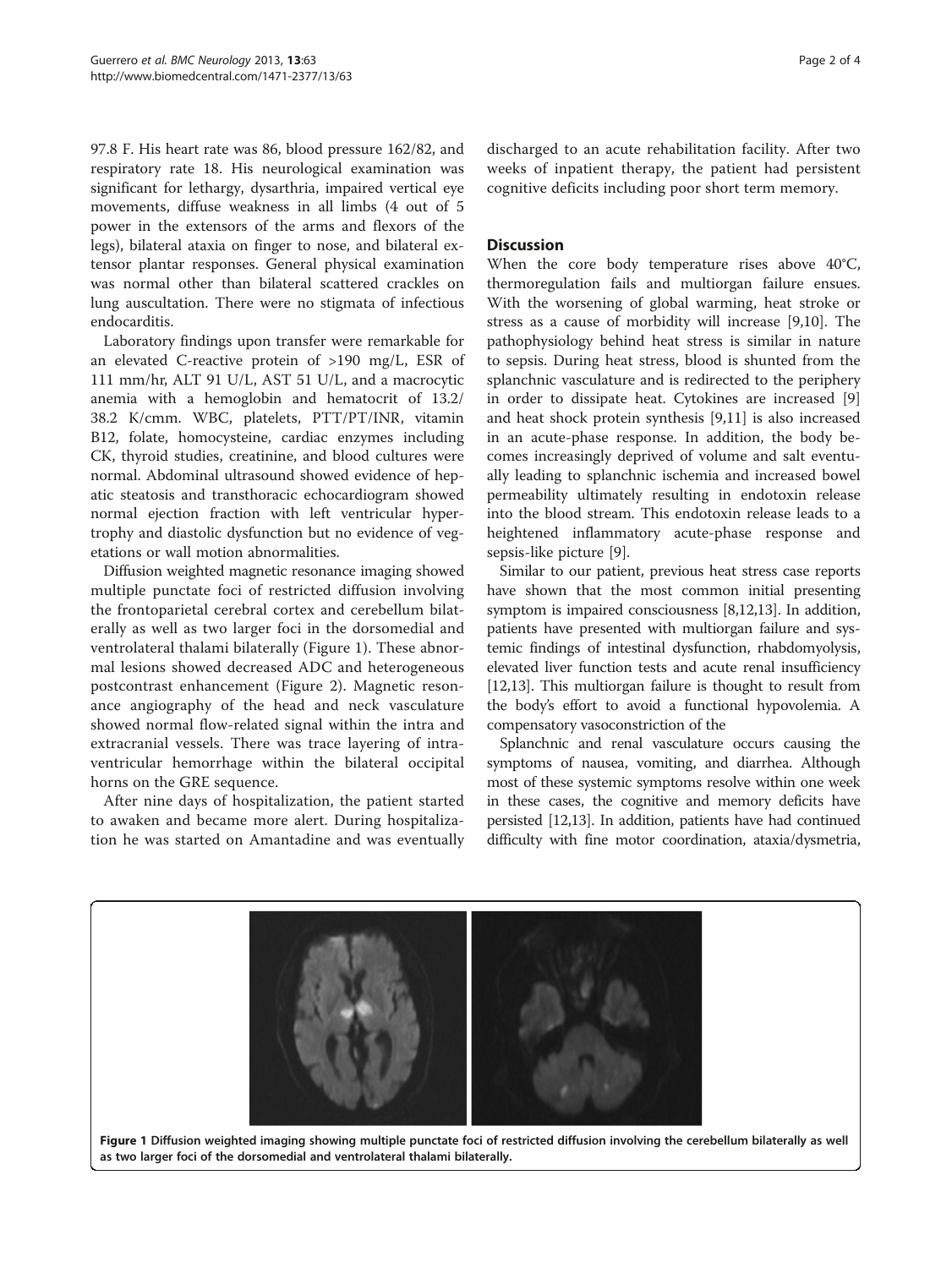<span id="page-2-0"></span>

and difficulty with balance and coordination [\[12,13](#page-3-0)]. Our patient's presentation is in line with these previous reports.

There are several proposed mechanisms by which heat stress leads to CNS injury. One mechanism involves the release of cytokines which increase the leakiness of the blood–brain barrier and blood-cerebrospinal fluid barrier thus resulting in vasogenic edema and neuronal death [[9\]](#page-3-0). Pro-inflammatory cytokines can also directly cause apoptosis. Interestingly, our patient's ESR and CRP were significantly elevated. These values may be surrogate markers supporting the mechanism of an exaggerated systemic inflammatory response in patients with heat stress.

Our patient also had evidence of CNS hemorrhage and postcontrast enhancement. A prior case report showed bilateral cerebellar lesions with probable blood products and gadolinium enhancement [[12](#page-3-0)]. These findings were thought to be related to small-vessel ischemia. We argue that these changes actually may instead support the mechanism of cytokine-mediated leakiness of the blood–brain barrier. Another mechanism might involve augmented hemostasis and microvascular disease leading to small vessel ischemic change [\[9,10\]](#page-3-0). Pro-inflammatory cytokines could also activate endothelia to become adhesive, a phenomenon known as Shwartzman reaction. This is a rare reaction of the body to endotoxins leading to thrombosis in the affected tissue [[14](#page-3-0)].

Finally, there is a direct toxic effect of heat on the CNS especially on cerebellar Purkinje cells [[10,11\]](#page-3-0). In animal models, purkinje cells are thought to have the highest concentration of heat shock proteins [[11\]](#page-3-0). Interestingly, loss of Purkinje cells residing in the cerebellar cortex due to hyperthermia have been reported in neuroleptic malignant syndrome [\[15](#page-3-0)]. Postmortem studies show cerebellar atrophy pointing toward the sensitivity of Purkinje cells to heat injury.

Regarding the lesions in the thalami and cortex in our patient, other studies have postulated that prolonged edema results in decreased local cerebral blood flow, which when combined with global hypoperfusion from peripheral shunting of blood can result in ischemic cell death [[9](#page-3-0),[16](#page-3-0)]. However, the idea that the pathology in these areas of the CNS is related to direct heat injury has not been evaluated. It could be that the pathology in this location is multifactorial.

Similar to previous case reports, our patient showed hyperintense lesions in the cerebellum, frontal and parietal lobes as well as medial thalami [\[14\]](#page-3-0). However, to our knowledge there have been few case reports showing diffusion-weighted imaging (DWI) and apparent diffusion coefficient (ADC) mapping in patients with heat stress. Our patient demonstrated increased DWI and decreased ADC signal within the thalami, thus, implicating cytotoxic edema as a potential mechanism of CNS injury early in heat stress.

The MRI changes in our patient did not follow the typical involvement for metabolic disturbances such as hypoglycemia. In hypoglycemia, the temporal lobes, hippocampus, basal ganglia, and substantia nigra appear most susceptible [\[17\]](#page-3-0). This topographical preference is well correlated with the T2 changes on brain MRI in hypoglycemic individuals [[17](#page-3-0)]. And although our patient's restricted diffusion and hyperintense lesions in the cerebellum and thalami are similar to cases of hypoxia-ischemia [\[18\]](#page-3-0), it is not typical for anoxic-hypoxic injury to have corresponding CNS hemorrhage.

Clinically, the patient's mental status changes were a consequence of bilateral involvement of the cerebral cortex and thalami affecting the reticular activating system. There are no evidence-based treatments for CNS injury related to heat stress. Given our patient's improved mental status while on Amantadine, one could question the